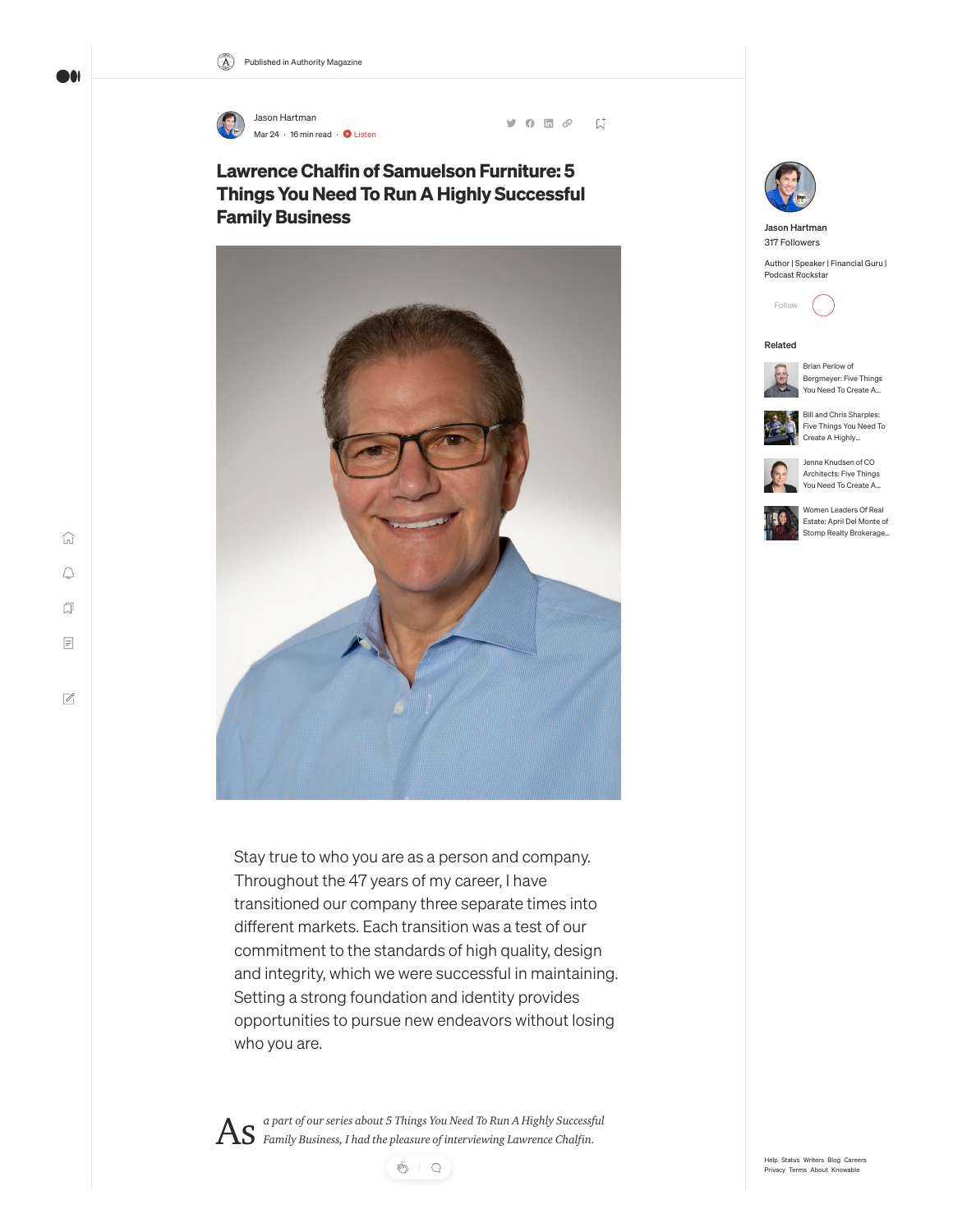*Lawrence Chalfin is president of Samuelson Furniture, the only fourth-generation family-owned company dedicated to the hospitality and senior living sectors. Under Larry's leadership, Samuelson Furniture provides beautiful and functional furniture for 3.5-, 4- and 5-Star projects all over the world including luxurious brands such as Rosewood Hotels, Disney Worldwide, Hyatt, Hilton Hotels & Resorts and Intercontinental. Unparalleled dedication sets Samuelson Furniture apart from its competitors; the team leads by example in the hospitality and senior living manufacturing market through three principal values: quality, design, and integrity. In 2021, Larry received the hospitality manufacturing industry's most prestigious accolade: NEWH's Icon of Industry, recognizing his 47 years of innovative work and commitment to community.*

Thank you so much for joining us in this interview series! Before we dive in, our readers would love to learn a bit more about you. Can you tell us a story about what brought you to this specific career path?

grew up in the family business — running around the factory from a young age and watching my father and all of the skilled craftsmen at work instilled in me a passion for the industry early on in life. Inspired by my grandfather and father, I joined the family business in 1974 after completing my college education at NYU and Julliard. Though I studied classical voice throughout my education, the family business was always part of who I was and who I was destined to be. I

With guidance and support from my father, I helped shift the company's focus from an OEM supplier of unfinished, hand carved reproduction furniture frames–providing for companies like Baker, Henredon and fine showrooms– towards custom finished products serving the high-end residential market as well as seating and accent furniture for hospitality. We continued to institute change within the family business and in 2002 transitioned the company into a hospitality-only provider of premium casegoods and seating to satisfy the need for high caliber, custom furniture in hospitality properties.

#### Can you tell us a bit about your family business and your role in it?

In 1935, my grandfather and father, Harry and Samuel Chalfin founded the Invincible Parlor Frame Company, which is now known as Samuelson Furniture. Back in the day, they manufactured chair and sofa frames for the local upholstery trade. My father used to tell stories of when two club chairs and a sofa frame sold for \$6.75, and orders could be lost over the cost of a nickel or a dime. Flash forward to today, my son, Executive Vice President Michael Chalfin, and I run the company (the only fourth generation, family owned business serving the hospitality and assisted living sectors).

We are a family-run business to our core; over the years, we have had many family members step up and contribute to our company's future and forwardlooking vision. My sister, Ruth, and her husband, Howard, work with us in sales; my sister, Vicki, and her husband, Steve, worked with us prior to establishing their own sales company, and most recently, my youngest son, David, joined our team.

Samuelson Furniture distributes to the international market and global design community, servicing the world's finest hotels, senior living environments, timeshares, restaurants, country clubs and corporate environments. Our products can be described as European-inspired design combined with an American sensibility. We constantly seek to present clients with forward-thinking design and innovative features, while maintaining our traditional craftsmanship and preserving the meaningful design approach that reflects our long-standing heritage.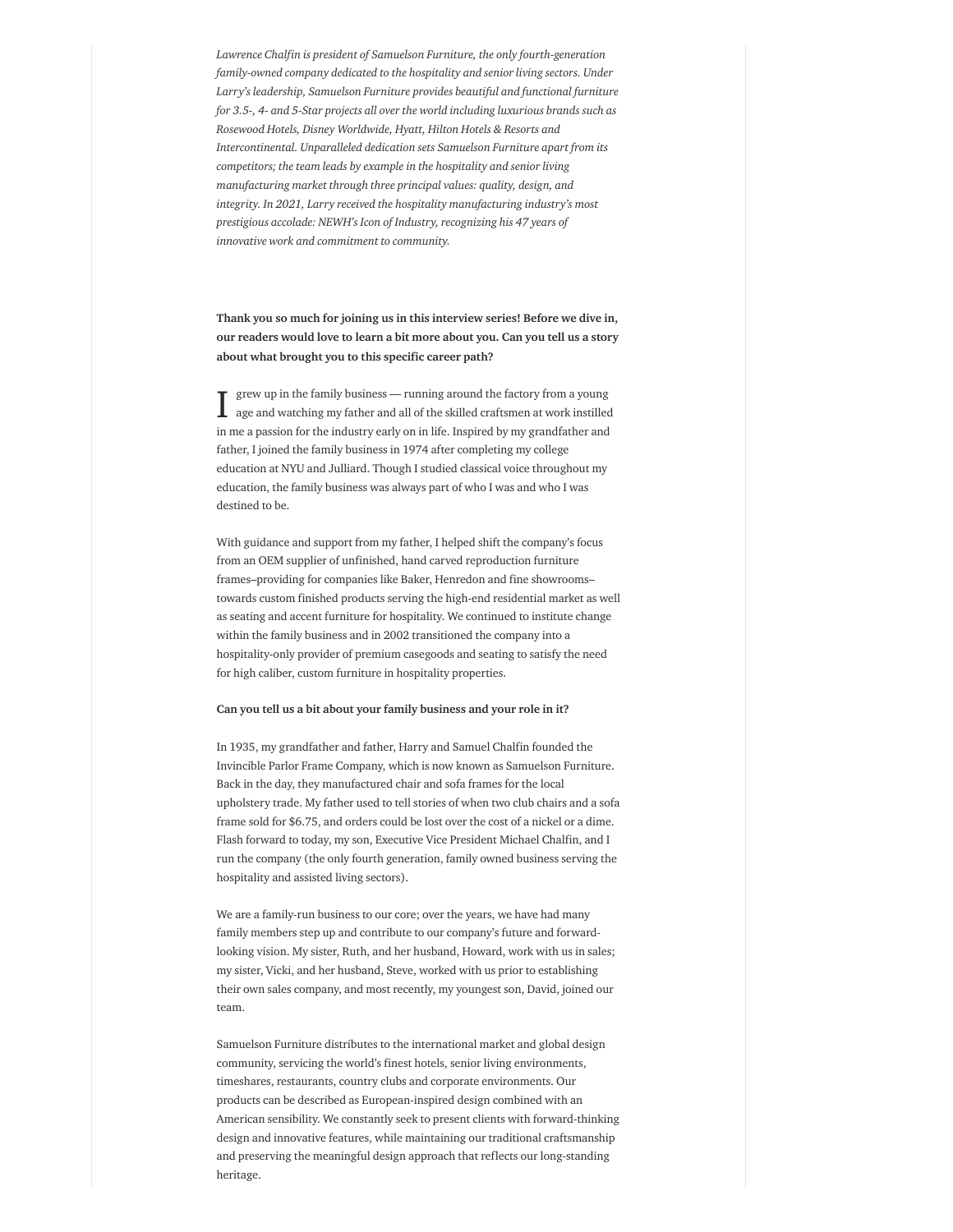My day-to-day responsibilities are always changing based on the industrys' needs, new projects, and product launches. I regularly travel abroad with my son, Executive Vice President Michael Chalfin, visiting our partners and reinforcing our supply chain relationships to uphold our standard of quality. When we're not on a cross-country venture, we host designers and other hospitality professionals at our Paterson, New Jersey headquarters. We tour our guests through the Samuelson Furniture showroom (which recently underwent a full renovation and redesign) and on-site factory. We also give visitors demonstrations, providing them the opportunity to get hands-on experience with our products and materials so that they can better grasp the quality, innovation, and craftsmanship we put into each piece.

## Can you share the most interesting story that happened to you since you began this career?

One instance that particularly stands out in my mind is a time I was delivering a presentation to about a dozen people at a major interior design firm. During the meeting, the group began discussing the many issues that they had with people within their organization; for a moment, they seemed to forget I was in the room. Shortly after, they all realized I was standing there, hearing about their internal company issues from the end of the conference table. In that moment, all I could think to say was that while I understood their frustration, I did not have a single "assh\$#%" that worked for me. They were astonished at my statement, but we had a laugh together and moved on with the presentation.

I reflected upon that moment on my drive home, realizing how true my statement actually was. When I got back, I told my son Michael about what happened and how impactful the concept was. Inspired by that interaction, we decided to develop a NO [ASSH\\$#%](https://www.youtube.com/watch?v=n4XGRFhJ1Oo)™ video telling our story as a company and expressing the positive culture we have developed here. Shortly after, we followed the video with a second: NO [ASSH\\$#%](https://www.youtube.com/watch?v=pLn-55pVFns)™ the Musical. This policy, while combined with our sense of humor, represents a serious message about our brand and how we operate both internally and externally. Today, we're proud to be known in the industry as the NO ASSH\$#%™ company!

## Can you share a story about the funniest mistake you made when you were first starting? Can you tell us what lesson you learned from that?

Earlier on in my career my father would introduce me to local trade clients in the New York metropolitan area. One day I went to meet a designer that curated the most buttoned-down, perfect showroom I had ever stepped foot in; needless to say I was intimidated. Although I was surrounded by furniture my entire life, at that time I didn't know the specific periods of design or the distinction between different styles just yet. I had a furniture catalog that I kept in my briefcase at all times so that I could easily reference our products throughout every meeting. When I sat down and began talking with the designer, they asked me if I had a particular bergere chair and I had no idea what that was, I had never heard that term before. Sweating through my shirt, I frantically flipped through the catalog trying to figure out what they were looking for and as I was flipping through the pages (pretending to look for the style they had mentioned), I told them to point out anything in particular that they liked along the way–a classic act of stalling. As funny as that story is to look back on now, it taught me the true value of "fake it til' you make it." From then on, you can bet I knew the name of every design that we had to offer.

#### What do you think makes your company stand out? Can you share a story?

The true standout factor of Samuelson Furniture is the community we have built not only within our organization, but in the industry as a whole. We are a peoplefirst company, whether that be reflected through our user-centric product design, project collaborations, or the internal growth of staff. Our company's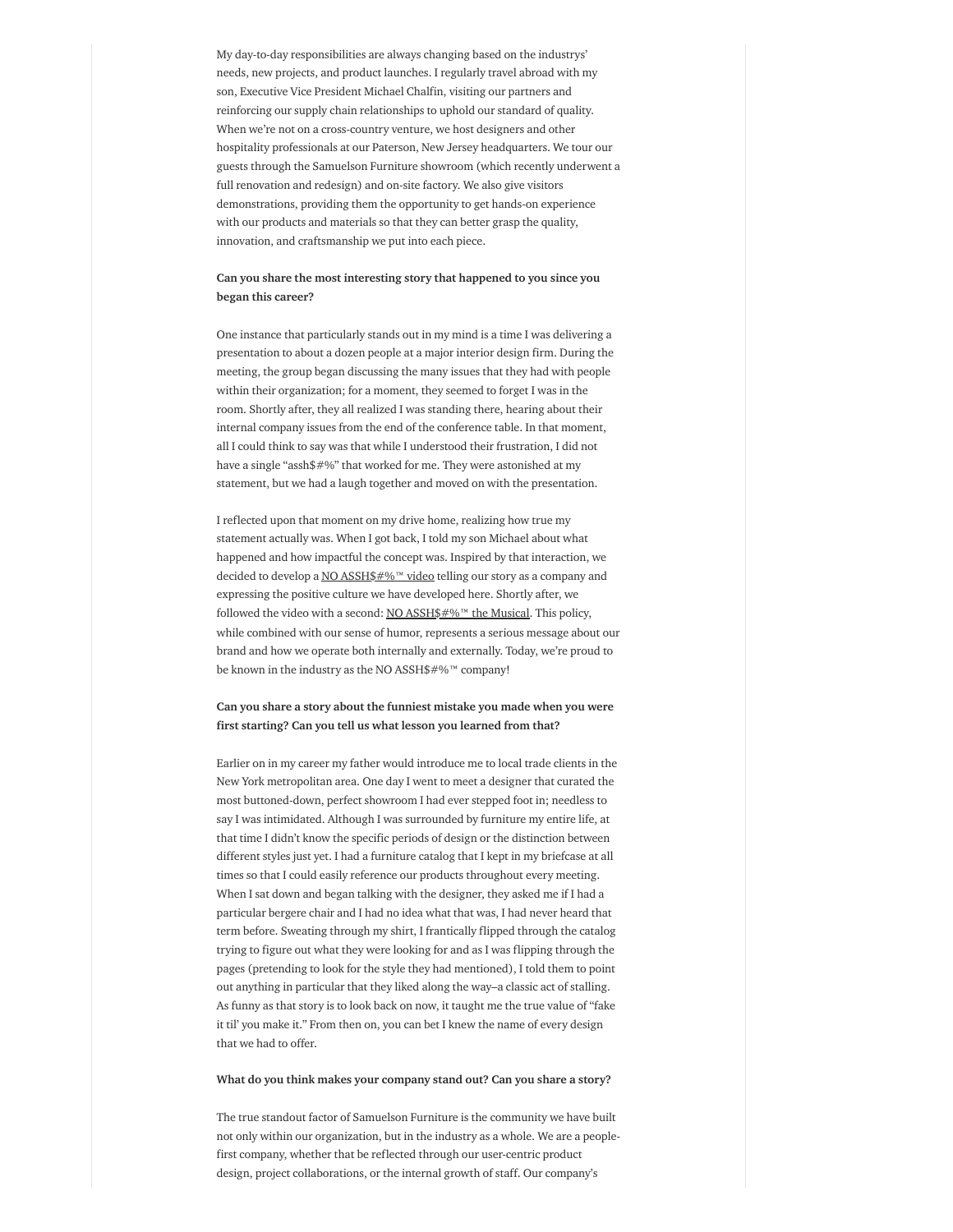foundation of quality, service, integrity, and innovation is reflected in each member of our team, many of whom have been with us for decades.

Additionally, when it comes to our approach to hospitality and assisted living, we know that furniture is not an afterthought in the guest and community member experience — it is a key part of an environment. We have developed modular casegoods and seating concepts with interchangeable componentry that allows designers to customize solutions that best fit their projects. Our talented team is always innovating products to deliver an impactful experience, whether it be built-in bluetooth technology, surface charging, automated wardrobes, locking drawer boxes to replace in-room safes, or integrated USBs and outlets. We want the end-user to be intrigued by the style and functionality of the furniture. Our 87+ years of manufacturing experience lends valuable insight to design interpretation and solutions, providing in-house CAD design, drawings, model making and concept development. Through talented wood working, exceptional finishes, and the finest quality of upholstery, our team executes products that constantly stay ahead of the design trends, setting a high standard for taste and quality that designers can aspire to when conceptualizing their projects.

# Are you working on any exciting new projects now? How do you think that will help people?

Last year, we launched our first collection for assisted living environments, *Living by Samuelson:* a unique furniture line handcrafted with upscale design elements that are aimed to enhance the lifestyle experiences of community members. We invested years of extensive research into the everyday needs of seniors in order to design practical products that prioritize and balance accessibility and ergonomics while offering a high style aesthetic. Our main goal is to make positive impacts through the built environment with beautiful, highly functional product solutions that improve the day-to-day lives of people.

The *Living by Samuelson* collection features two new product innovations that promote the wellness and empowerment of end users: CATCH and Sound by Samuelson. CATCH by Samuelson completely transforms a chair's functionality, making it not only a great design piece for any space, but an accessible and practical solution for the common issue of "walker traffic" in common areas. The patented hardware enables a walker to hang on the back of a chair resulting in the reduction of clutter in shared spaces. This provides the community member with peace of mind about their belongings when dining, socializing, or relaxing. While walker traffic may appear to be a minor inconvenience, eliminating clutter impacts the safety of residents while navigating a space. Additionally, CATCH greatly empowers residents by further enhancing their independence, providing them with direct access to their personal items and mobility devices.

Sound by Samuelson is a patent-pending Bluetooth technology that is built directly into some of our seating products. The design does not use commonlyfound directional firing speakers, but rather high-grade technology that turns the chair itself into the speaker, providing a private and pleasant sound experience. This innovation eliminates the universal problem of invasive earbuds without compromising on accessibility. By enhancing the experience of music therapy or other wellness-related applications, Sound by Samuelson can also be utilized for therapeutic purposes, such as memory care or soothing sounds to relax residents.

None of us are able to achieve success without some help along the way. Is there a particular person who you are grateful towards who helped get you to where you are? Can you share a story about that?

I wouldn't be successful without the love and support of my entire family and their profound impact on our journey as Samuelson Furniture. My wife Laurie and I have been married for 42 years, and her support while I was putting in long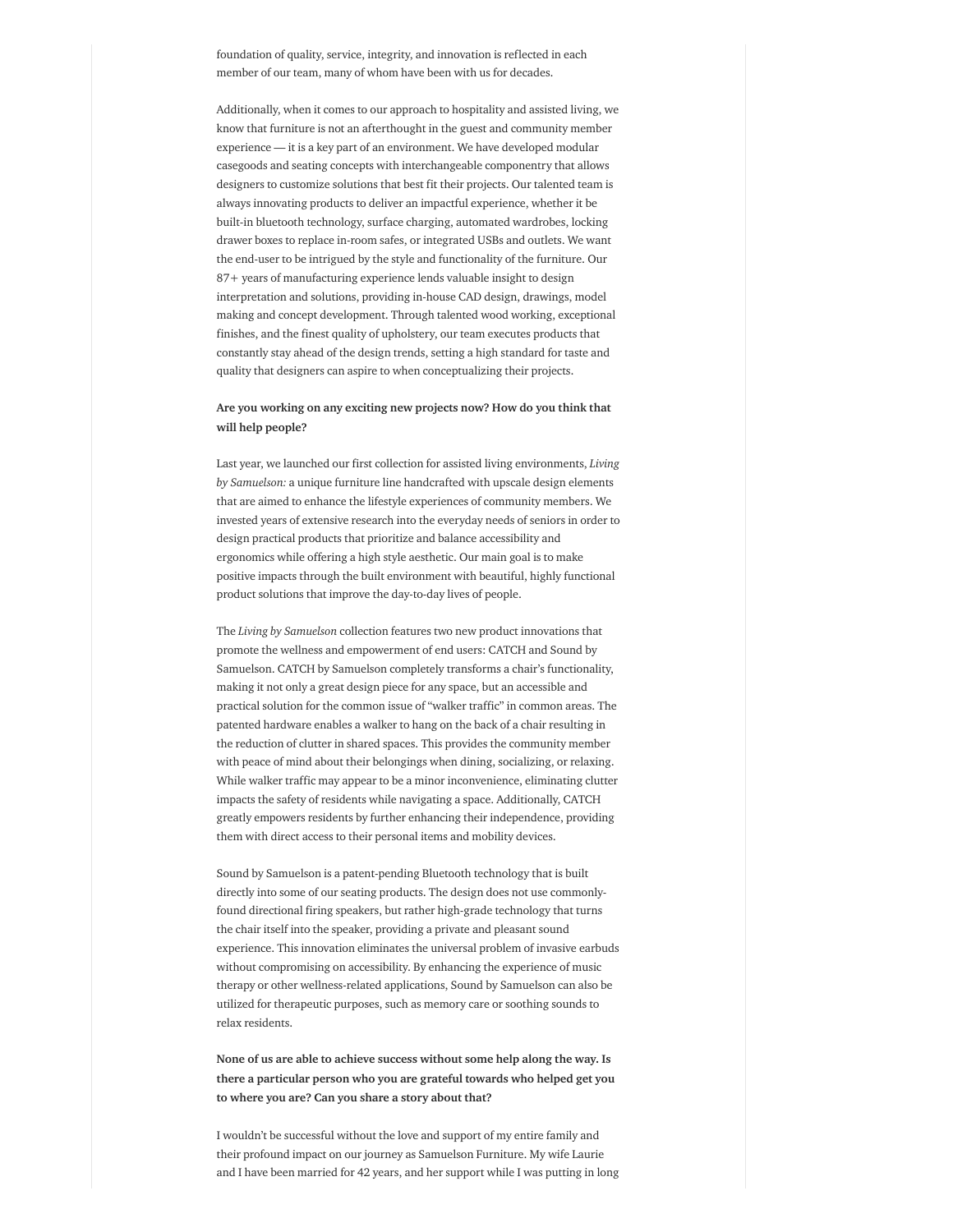hours or traveling for the business, as well as her personal contributions to Samuelson Furniture, have helped to make us the vibrant community we are today.

Everything truly began with my parents; not a day goes by that I don't think of them. When I'm faced with a problem, I think, "what would my father do?" and arguably even more important, "what would my mother have to say about it?" My mother was an interior designer, and I would frequently tag along with her to antique shops, she taught me an eye for style and design that continues to inform my work today. My father taught me everything he knew about the business–he understood the importance of quality design and deep-rooted relationships that set the foundations for my values leading Samuelson Furniture.

Additionally, my second most important mentor was Carlo Giorgetti, the owner of the world class Italian furniture manufacturer Giorgetti. He taught me the importance of process, metrics and pushing the market forward.

These people, among many others, make me beyond grateful to be a part of this business with a commitment and love for each other as well as for our craft.

#### How have you used your success to bring goodness to the world?

We're constantly seeking new opportunities to give back to the communities that have given us so much; whether that be local to Paterson or the hospitality industry at large. Most recently, we partnered with a New Jersey assisted living facility, Daughters of Miriam, to donate a product from the Sound by Samuelson collection. This will provide them an opportunity to assess the use of this technology in various aspects of their community members' lives. This longstanding organization offers high-quality care to North Jersey's assisted living community, and we're honored to be able to support their cause through product donation.

Additionally, we have donated products to numerous social initiatives through organizations such as Give Kids the World Village, Habitat for Humanity International, and the city of Paterson for the youth training program–totaling over half a million dollars in contributions over the years. We are a communitydriven business, and we want these values to be instilled in our employees as well as woven through the fabric of who we are as an organization.

#### How do you define a family business? How is a family business different from a regular business?

I consider it a great privilege to own and operate a business, especially with four generations of family ownership. Though Samuelson Furniture is certainly a family affair, we consider our "family" to stretch far beyond our bloodline. We treat our team members as extended family; many of them have been with us for decades and are also multi-generational with the company. It brings so much joy to us to see other fathers, sons, mothers, daughters, and even cousins working with each other, drawn together by a common bond and the importance of relationships.

Our model maker has been with us for 55 years, our head finisher 42 years, our design director 34 years, and our executive assistant 24 years. Our longstanding relationships and careers with our employees are a testament to the culture we have worked so hard to build; one that fosters inclusivity and positivity. I think that a family business enables a company to be run with kindness and a personal touch that is much different than those driven by the "board room" mentality.

In your opinion or experience, what are the unique advantages that family owned businesses have?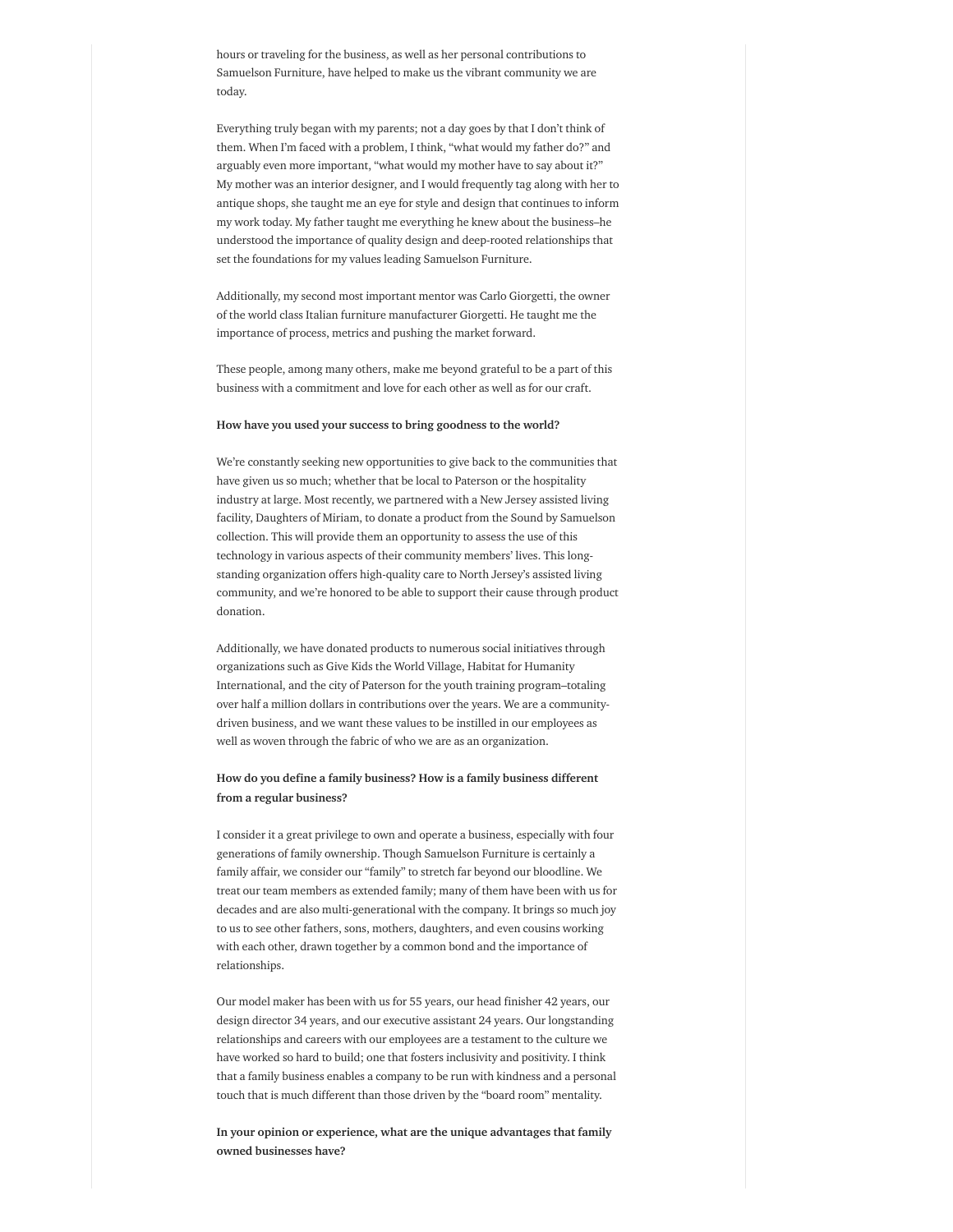While a for-profit business always needs to be managed with an eye on the bottom line, a family-owned business can be more balanced, with an eye on the common good. At Samuelson Furniture, we do what we do because we have a passion for the craft and all of the lives it touches. Public companies, or those with private equity investors, are generally driven by the needs of the shareholders, and top line growth to create a greater worth to sell the company. A family business can be more patient and look at the long term rewards of the strategic decisions that they make. The human-centric nature of family-owned businesses truly makes the experience stand out, allowing the entire company to connect over a common bond and passion rather than a sole reliance on capital.

## What are the unique drawbacks or blindspots that family owned businesses have?

Running a family business can be challenging when separating business issues from family issues. For everyone, work is a major aspect of life, and with a family business, that is even more so. Sitting down at the dinner table and talking about "what we did at work today" is much more involved than in a typical career. The subject can be very personal, so in these instances business leadership has to be combined with parental leadership and a very deft hand. Additionally, there needs to be a continual effort to keep a work-life balance — taking the time to disconnect from business and reconnect as people and as a family; it is critical and should not be overlooked.

## What are some of the common mistakes you have seen family businesses make? What would you recommend to avoid those errors?

One of the biggest challenges of a family business is recognizing when additional skill from outside the family is required for the company to grow or remain profitable. Identifying the abilities of family members and changing needs are critical in ensuring the proper professionals are on board to make goals realistically achievable. Every effort should be made for family members to understand that the addition of key staff is not a threat, but is rather a smart business move aimed to enhance the capabilities and success of the business.

# What advice would you give to other CEOs or founders of family businesses to help their employees to thrive?

A seemingly small gesture like a hand placed on a shoulder accompanied by "nice job" can have incredible impact. In addition, I found that keeping my door open for our team members to speak openly about concerns that they have creates meaningful trust. While we have a management team in place, should an employee feel that they are not being heard, they are free to come to me to discuss. Establishing that direct line of communication with each employee is so important in developing healthy working relationships. I always want to know what's happening within the company to continually strive towards improvement and harmony among all members of our team. Simply put: I try to create a safe environment for everyone at every level. I believe that openness is the biggest reason for our stable workforce throughout the years, encouraging each employee to be vocal about their concerns in order for them to be addressed effectively.

# How do you define "Leadership"? Can you explain what you mean with a story or example?

At Samuelson Furniture, we define our leadership on the principles of positivity and collaboration, something that every employee here values. As a relationshipdriven company, we want to ensure that we are viewed as a respected model in the industry, which shines through in the kindness, passion, and optimism of our team. I believe a single individual with a bad attitude can bring an entire organization down, which is why we implemented our trademarked NO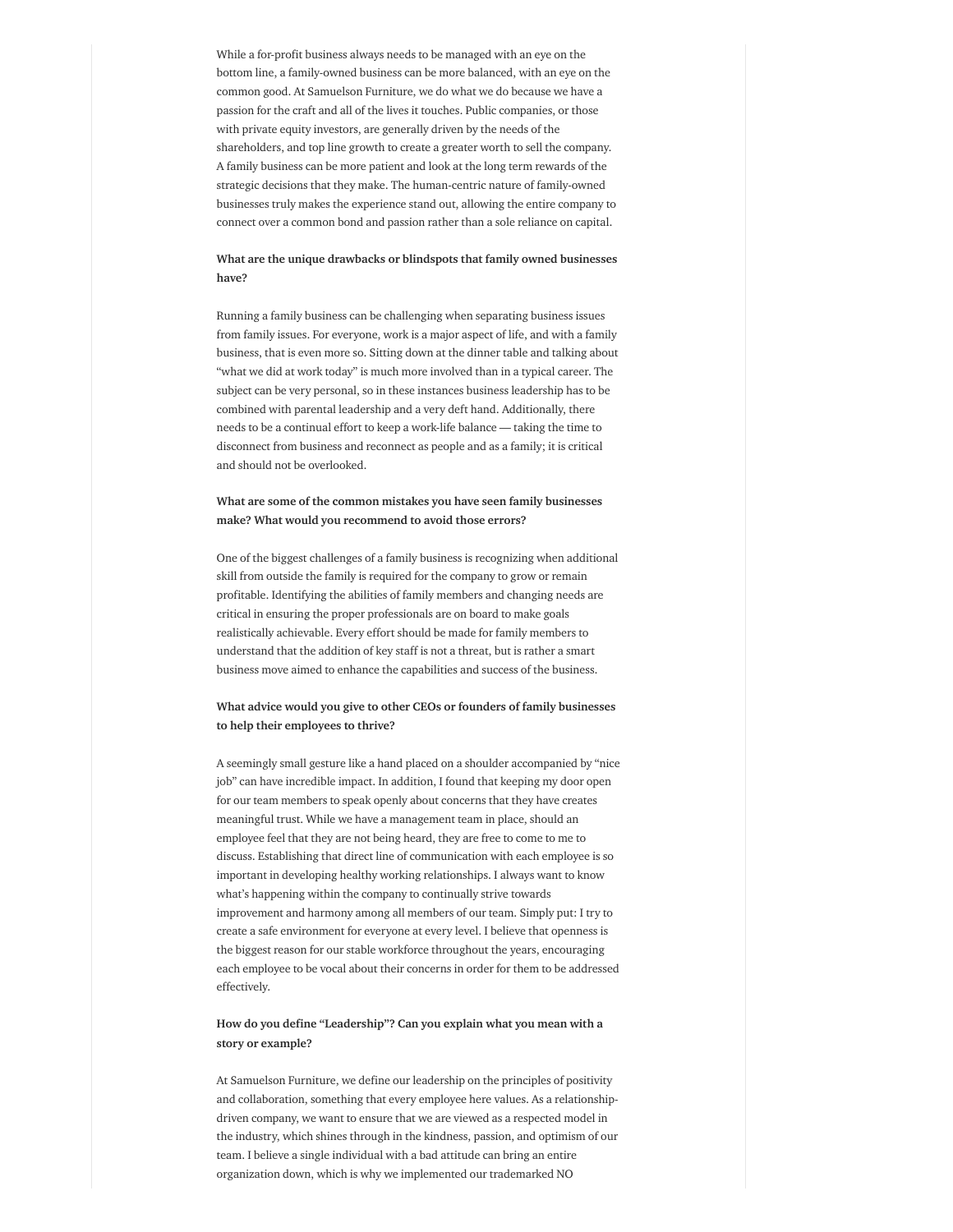ASSH\$#%™ policy. While we do put a comical spin on it, the meaning remains true to our moral code, as it steers us clear of developing a bad company culture. I maintain this policy both internally and externally–we want our staff to interact with partners and customers that carry like values and hold the utmost integrity when working together.

Here is our main question. What are the "5 Things You Need To Run A Highly Successful Family Business"? Please share a story or example for each.

- 1. Stay true to who you are as a person and company. Throughout the 47 years of my career, I have transitioned our company three separate times into different markets. Each transition was a test of our commitment to the standards of high quality, design and integrity, which we were successful in maintaining. Setting a strong foundation and identity provides opportunities to pursue new endeavors without losing who you are.
- 2. Value relationships of all kinds. Employees, suppliers, clients, and anyone else involved in the day-to-day operations of business should all be treated with the same respect and thoughtfulness that you expect for yourself. Treating people with kindness goes a long way in maintaining healthy relationships throughout the industry.
- 3. Have patience. Today's world is so accustomed to immediate results. Don't click send so quickly–let your ideas and responses breathe, think them through to ensure you're making the right choices. Success, particularly as it relates to transition and company building, requires a long-term outlook and patience to let things come to fruition. Everything worthwhile takes time.
- 4. Be open to the input of others and pay attention to the process. Keeping an open mind has brought some of the best ideas to Samuelson Furniture. Listen to the ideas of your team and inspire creativity by maintaining a safe environment.
- 5. Keep a sense of humor. Hopefully you love what you do, so have fun doing it with the people you're surrounded by!

## Can you please give us your favorite "Life Lesson Quote"? Can you share how that was relevant to you in your life?

My life mantra is "GID: Get it done." Growing up, my mother would always say it, and it's stuck with me throughout the years. It's short and sweet, with a direct meaning: in order to succeed, you have to roll up your sleeves and put in the hard work to ensure things are done right. Additionally, anyone who knows me knows that I love by the phrase "Don't fu#% it up." And while it may seem humorous, the message behind it all is consistent: be patient and respect those around you. Remain open minded and accepting of ideas and opinions others bring to the table. There is always more to learn. It also doesn't hurt to add in a little humor every now and then - just "don't fu#% it up!"

We are very blessed that some of the biggest names in Business, VC funding, Sports, and Entertainment read this column. Is there a person in the world, or in the US with whom you would love to have a private breakfast or lunch with, and why? He or she might just see this if we tag them. :-)

If I could sit down and have a meal with anyone, it would be James Taylor. I've always loved music, and his songs have been a common thread throughout my life, a soundtrack to all of the important moments. Through his music, it feels like he's taken me along the journey of life, and that's the most beautiful thing about music; it brings people together through common experiences, even if they've never met.

You are a person of great influence. If you could inspire a movement that would bring the most amount of good to the most amount of people, what would that be? You never know what your idea can trigger. :-)